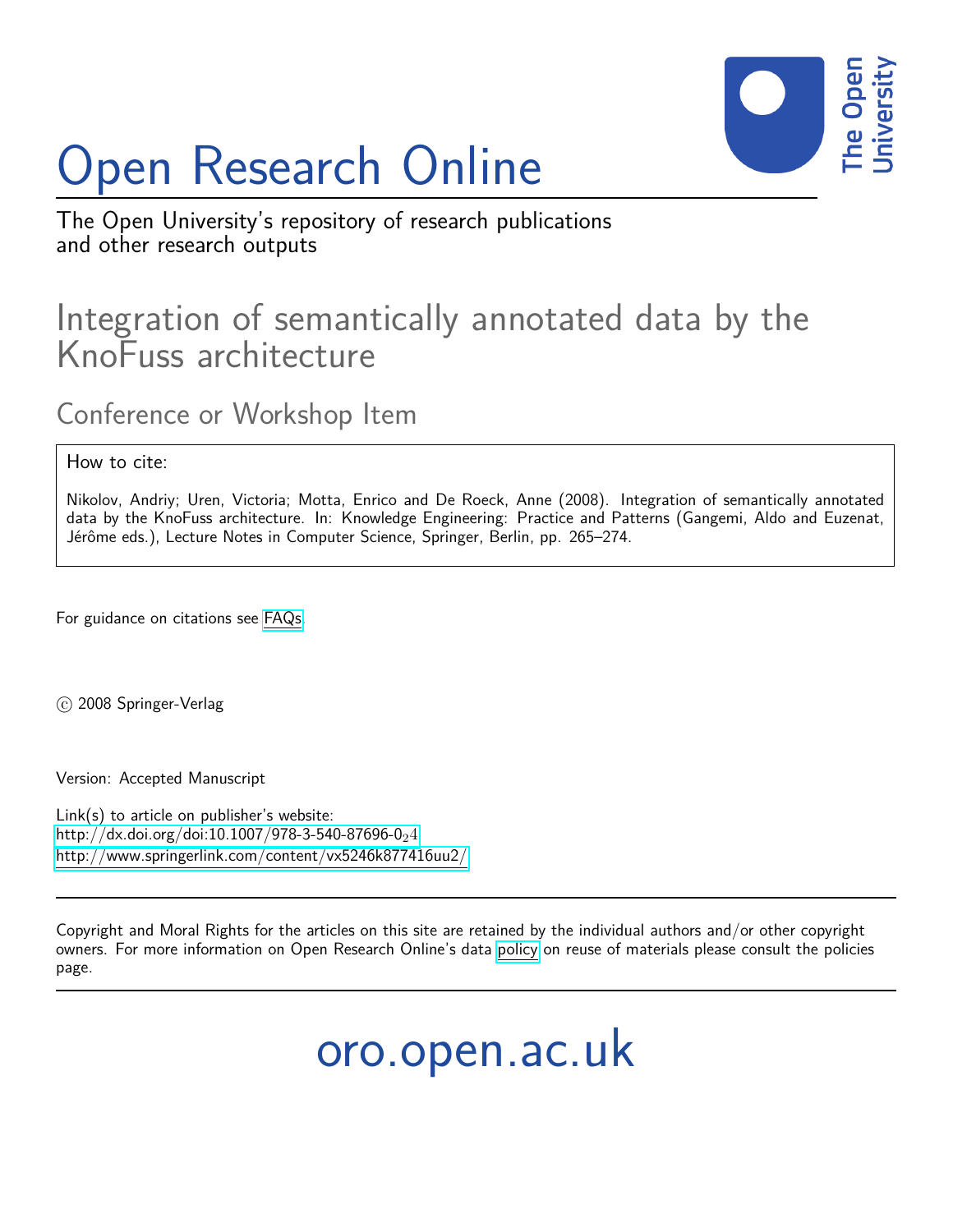### Integration of semantically annotated data by the KnoFuss architecture

Andriy Nikolov, Victoria Uren, Enrico Motta and Anne de Roeck

Knowledge Media Institute, The Open University, Milton Keynes, UK {a.nikolov, v.s.uren, e.motta, a.deroeck}@open.ac.uk

Abstract. Most of the existing work on information integration in the Semantic Web concentrates on resolving schema-level problems. Specific issues of data-level integration (instance coreferencing, conflict resolution, handling uncertainty) are usually tackled by applying the same techniques as for ontology schema matching or by reusing the solutions produced in the database domain. However, data structured according to OWL ontologies has its specific features: e.g., the classes are organized into a hierarchy, the properties are inherited, data constraints differ from those defined by database schema. This paper describes how these features are exploited in our architecture KnoFuss, designed to support data-level integration of semantic annotations.

#### 1 Introduction

Information integration (also known as knowledge fusion) is a well-recognized problem, initially studied in the database research domain. The challenges here included overcoming both schema-level and data-level heterogeneity [1]. Now, with the emergence of ontologies and the Semantic Web, these problems are studied in the context of semantic data structured according to ontologies. Enterprise-level knowledge management is one of the relevant use cases. In this scenario a corporate ontology is populated both automatically and manually using information from different sources and documents. Thus, while there is no schema-level heterogeneity, the data-level issues are crucial. In this paper we focus on coreferencing: recognizing the cases when different sources refer to the same real-world entities and unifying the URIs of such instances. The data, which has to be integrated, is often noisy: instances have different naming formats, automatic extraction algorithms do not have 100% quality, human editors make occasional mistakes. The output of the coreferencing methods is also not fully reliable. Multiple algorithms have been developed to deal with these problems (e.g., string similarity and set similarity metrics to handle coreferencing) and many existing systems use them in combination (e.g., [2])

While information integration is well-studied in the literature, in the Semantic Web community the research has primarily focused on schema-level matching [4]. Data-level problems have been mostly considered auxiliary and usually tackled together with schema-level integration. The approaches developed in the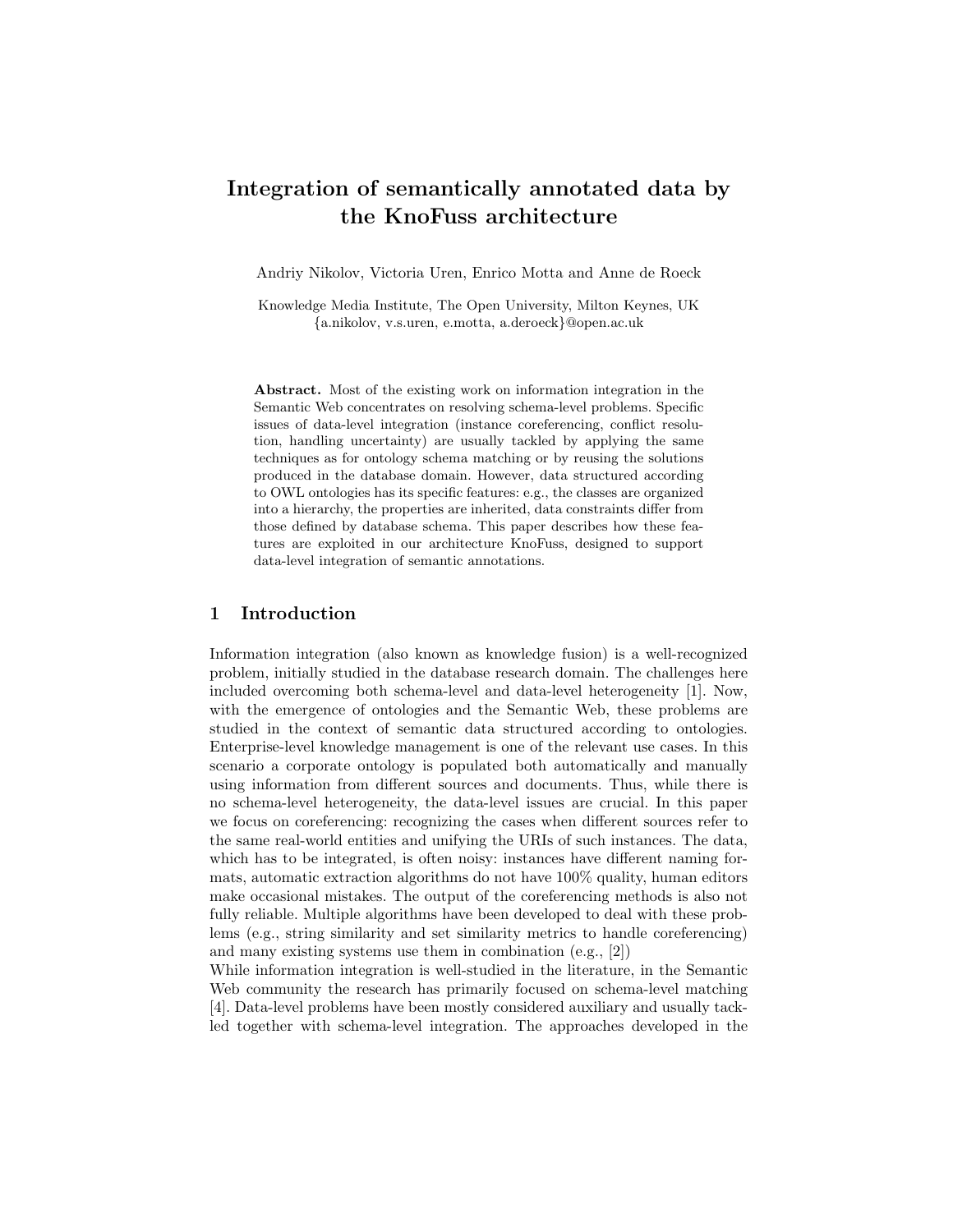database community, on the other hand, do not take into account specific features of semantic data such as the hierarchy of classes. In order to integrate ontological data these features should be taken into account.

In this paper we present our architecture called KnoFuss, which focuses on instance-level integration of data structured according to OWL ontologies. The rest of the paper is organized as follows: in the section 2 we briefly discuss the most relevant existing approaches. Section 3 describes the main principles of the architecture. Section 4 describes the experiments we performed using datasets from the domain of scientific publication. Finally, section 5 summarizes our contribution and outlines directions for future work.

#### 2 Related Work

Information integration has been an important topic of research for a long time, in particular in the database research community. Performing integration requires resolving schema-level and data-level heterogeneity issues [1] where the latter primarily include (i) instance coreferencing, (ii) conflict detection and (iii) inconsistency resolution. There are a number of approaches dealing with these issues. A theoretical basis for solving the instance coreferencing problem (referred as record linkage) was defined in [5]. Since then, many solutions were proposed [6], which can be roughly classified into (i) manually constructed rules, (ii) supervised learning algorithms and (iii) unsupervised algorithms. Rule-based approaches are hand-tailored to a specific domain and are hard to reuse. Supervised machine learning algorithms consider record linkage as a specific case of classification [5], [7] or clustering [8] and produce decision models based on a set of training examples. Such algorithms can be applied to different domains but require sufficient training data. Finally, there are unsupervised methods, which include string similarity (Jaro, Levenshtein, Monge-Elkan) and set similarity (cosine, Jaccard, TF-IDF) metrics. Despite being the most generic, however, these algorithms still require their parameters (weights and thresholds) to be configured. In the Semantic Web domain these techniques are included in many ontology matching systems [4].

Since there is no single best algorithm for all domains and the same method has different optimal configuration parameters when applied to different data, one system often employs several methods. The survey of ontology matching systems given in [4] shows that the majority of currently available state-of-the-art ontology matching systems employ a combination of several basic algorithms. The sets of used methods and their configuration information is more often managed internally [3], [9]. However, some frameworks implement a more flexible approach where the library of methods is extensible and configuration parameters can be adjusted. The FOAM framework [10], primarily designed for schema-mapping, includes a special configuration architecture APFEL [11], which learns optimal parameters of matching methods by exploiting user feedback. eTuner [12] aims at the same goal, but constructs an artificially distorted version of the ontology to be mapped. The mappings between the original ontology and its distorted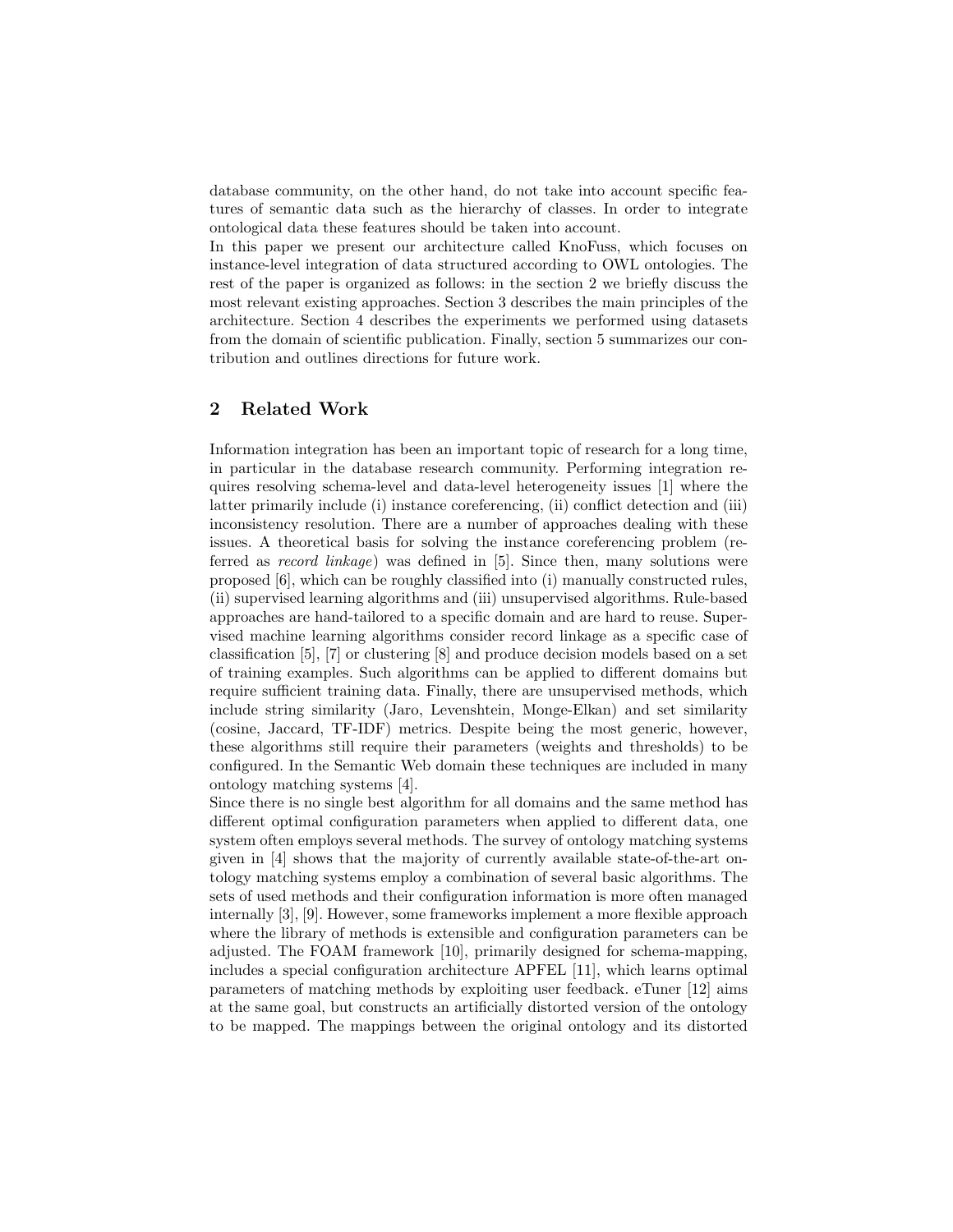version (known in advance) are used as a gold standard for the learning algorithm, which produces the configuration parameters of atomic methods. Unlike these two systems, MOMA [2] was specially designed to handle instance-level coreferencing. The system employs an extensible library of matching methods conforming to a uniform interface, invokes them separately and combines their results afterwards. This system, however, assumes a data representation is similar to relational databases without considering semantic links defined by the ontology.

In our view, there is still a space for improvement to adjust existing approaches to the Semantic Web data integration task. As was said, most of the ontology matching systems primarily focus on the schema-level matching and are not optimized for dealing with the data-level issues [4]. In particular, schema-level matching systems, which employ a combination of individual matching techniques, try to select the optimal algorithms' parameters for a pair of ontologies (e.g., [12], [9]). Data-level coreferencing requires more fine-grained tuning: optimal decision models for individuals belonging to different classes of the same ontology might vary. On the other hand, the database record linkage systems do not consider specific properties of ontological data, such as hierarchical relations between classes. Our knowledge fusion architecture KnoFuss has been developed to address these issues.

#### 3 KnoFuss architecture

The current version of the KnoFuss architecture works under the assumption that data to be merged are already structured according to the same OWL ontology. This is a valid assumption, for instance, in the corporate knowledge management scenario mentioned in the Section 1. KnoFuss carries out three main remaining subtasks of the knowledge fusion process:

- Coreferencing. The output of this task is a set of mappings between individuals, which are believed to be identical.
- Conflict detection. This stage identifies all cases when integration of new data will violate the ontological constraints and diagnoses each inconsistency. The output of the task contains conflict sets: sets of statements contributing to each inconsistency.
- Inconsistency resolution. This task actually integrates the data into the target knowledge base, which includes processing inconsistencies.

In this paper we focus on the coreferencing stage. The theoretical basis for our handling of inconsistency resolution is described elsewhere [13]. Each of these subtasks can be performed by different methods, both generic and domaindependent (e.g., using key attributes or machine-learning models for coreferencing, hand-tailored rules or formal ontology diagnosis for conflict detection). In order to support the selection of optimal methods depending on the domain, the architecture considers the basic techniques for each fusion subtask as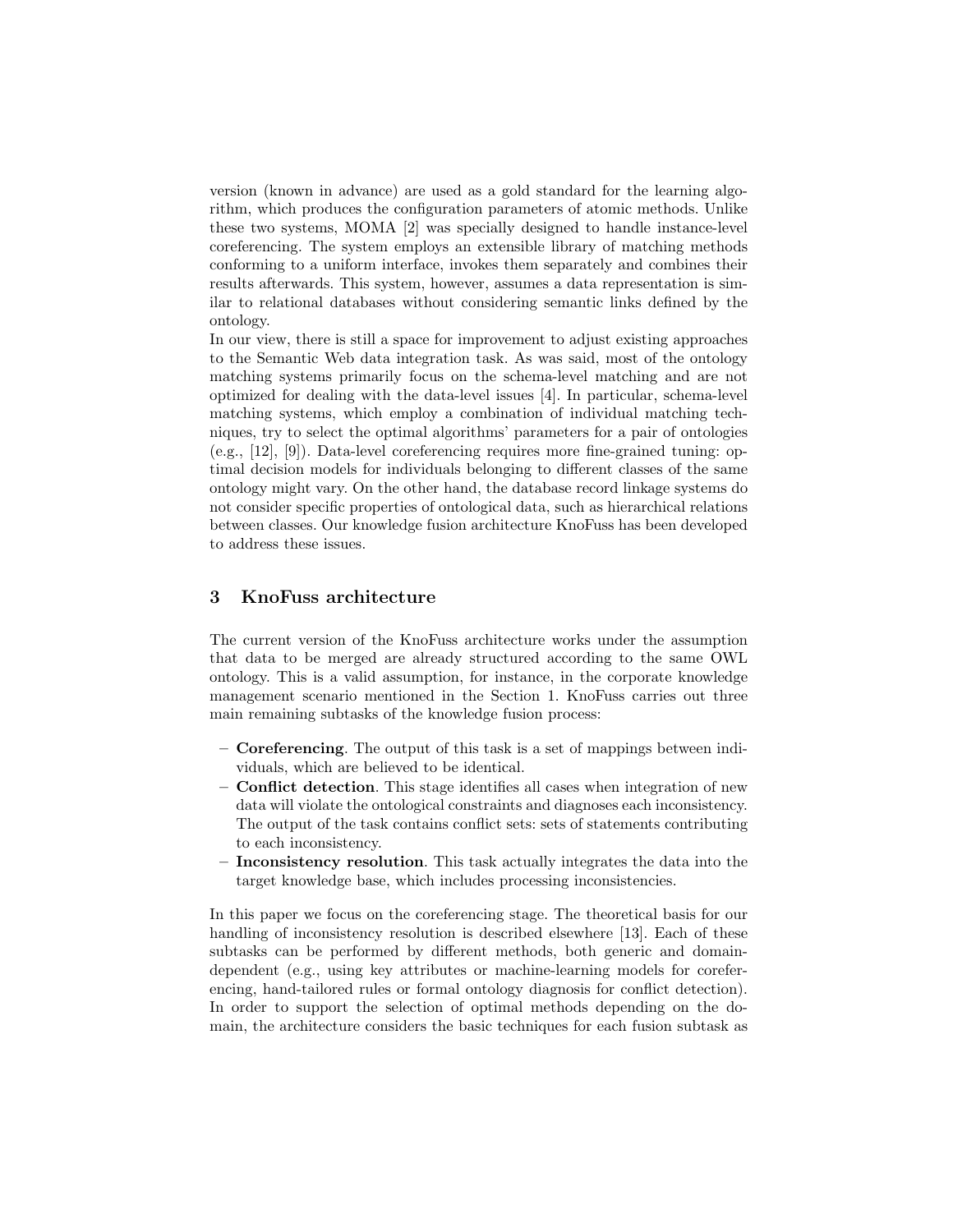problem-solving methods [14]. Each method represents a separate module, formally described in terms of its inputs, outputs and applicability conditions while its internal behaviour is hidden from the system. The main components of the architecture are:

- $A$  library of problem-solving methods, containing algorithms dealing with atomic tasks.
- $A$  fusion ontology, describing the information needed to guide the fusion process.

The capabilities of the methods are formally described using the fusion ontology, which is itself represented in OWL and provides two kinds of knowledge structures:

- Descriptors of problem-solving methods, tasks and application contexts. This information is used to select and configure methods.
- Intermediate knowledge structures. These structures represent meta-level descriptors of the methods' inputs and outputs (e.g., mappings between individuals, sets of conflicting statements).

The fusion process is performed by the system as follows. The system receives as its input a source RDF knowledge base (KB), containing new data to be integrated. Then all tasks of the fusion process (coreferencing, conflict detection and inconsistency resolution) are performed in sequence and produce as a result a set of statements to be integrated into the target KB. Execution of each subtask is controlled by a generic workflow, which (i) selects appropriate methods, (ii) invokes the methods and collects their output and (iii) combines the output of methods filtering out redundancies. In more detail this workflow is explained in the following subsections.

#### 3.1 Method selection

The system starts each atomic task with selection of appropriate methods. The method selection is performed in two phases. First, the system pre-selects all methods, which can potentially be applied to a domain. Appropriate methods are selected based on method descriptor objects defined by the fusion ontology. An example of such a descriptor describing the Jaro-Winkler string-similarity coreferencing method is presented in Table 1. The system selects all applicable methods by running the SPARQL queries specified as methods' selection criteria. A method descriptor defines the most general conditions, in which the method can be applied, together with the default configuration parameters. In the example case in Table 1 these include just the threshold and the set of relevant attributes, but other algorithms may involve more complex decision models.

After the set of applicable methods is selected, the system tries to pick up the optimal parameters of the algorithm given the data to which it is applied. It is often the case that the same method can be applied to a wide range of data instances: for instance, string similarity coreferencing algorithms are applicable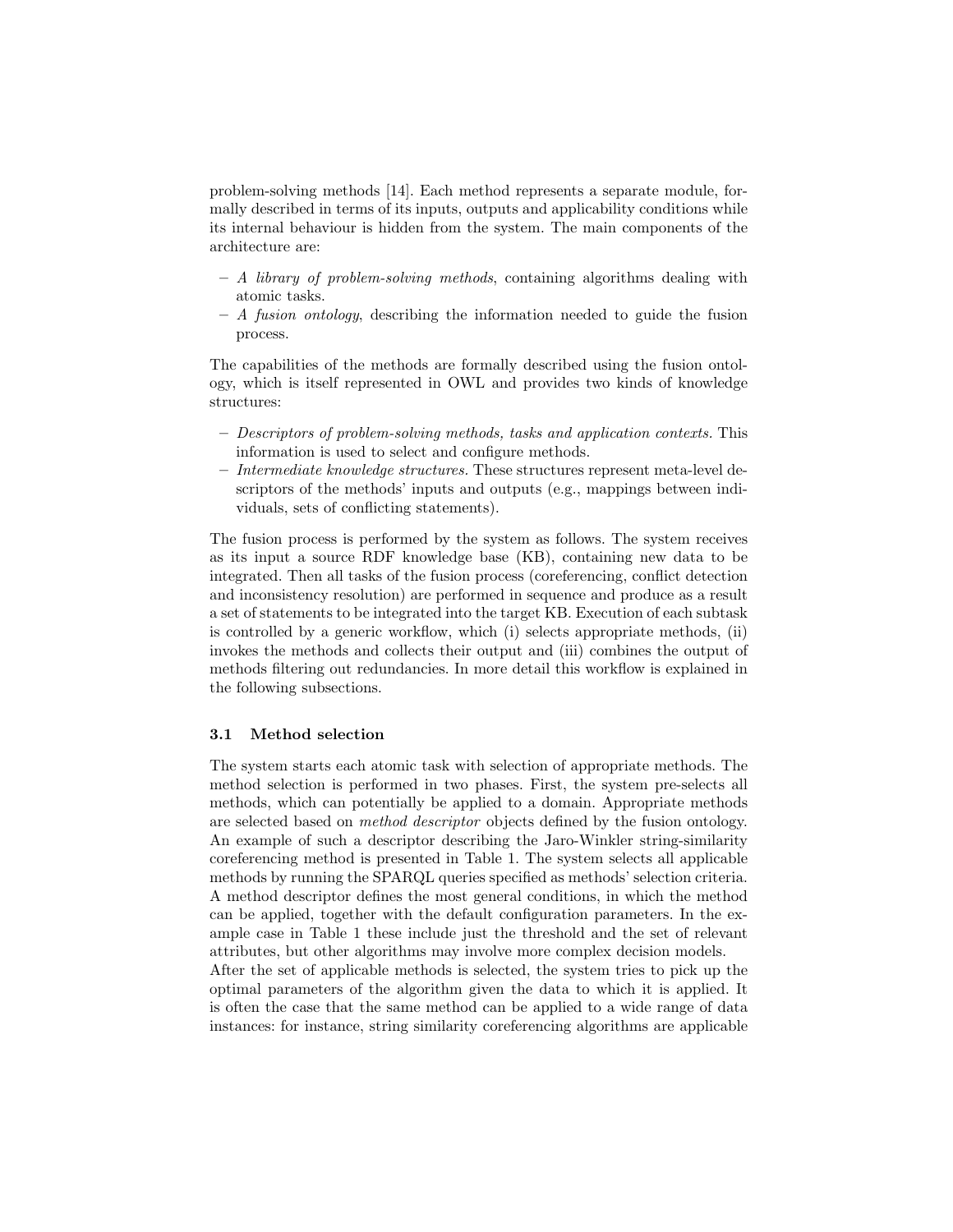Table 1. Coreferencing method descriptor

| Method              | Label-based Jaro-Winkler matcher                         |  |  |  |  |  |
|---------------------|----------------------------------------------------------|--|--|--|--|--|
|                     | SourceKnowledgeBase :type KnowledgeBase;                 |  |  |  |  |  |
| Inputs              | TargetKnowledgeBase :type KnowledgeBase;                 |  |  |  |  |  |
|                     | <i>MergeSets</i> : type list of <i>MergeSet</i> - Set of |  |  |  |  |  |
| Outputs             | possible mappings between instances of source and        |  |  |  |  |  |
|                     | target knowledge bases                                   |  |  |  |  |  |
| Tackles             | Coreferencing                                            |  |  |  |  |  |
| Selection criterion | SELECT ?uri WHERE {                                      |  |  |  |  |  |
|                     | ?uri rdfs:label ?label }                                 |  |  |  |  |  |
| Reliability         | 0.9                                                      |  |  |  |  |  |
|                     | A generic method, which performs matching based on the   |  |  |  |  |  |
| Description         | label similarity measured using Jaro-Winkler metrics.    |  |  |  |  |  |
| Parameters          |                                                          |  |  |  |  |  |
| Threshold           | 0.87                                                     |  |  |  |  |  |
| Attributes          | rdfs:label                                               |  |  |  |  |  |

to any individuals, which have string properties. However, the performance of an algorithm and its optimal settings may differ when it is applied to individuals of a different class. For instance, a Jaro-Winkler string similarity algorithm used to find identical scientific papers must have higher threshold than when it is applied to disambiguate the authors of the papers. Paper titles have generally longer string length and more consistent format, while people's names allow initial abbreviations and titles (like Dr., Prof.), which require the algorithm to be more "tolerant". Thus, as was said in Section 2, a more fine-grained method configuration is needed. The concept of application context represents such a configuration. Application contexts specify the parameters of a method when applied to individuals of a particular type. These parameters override the default values defined in the method descriptor. An example of the application context for the Jaro-Winkler string similarity method applied to individuals of class opus:Publication describing scientific publications in the SWETO-DBLP ontology is given in Table 2. Application contexts can be organized hierarchically (Fig.

| Method          | Label-based Jaro-Winkler matcher                     |  |  |  |  |  |
|-----------------|------------------------------------------------------|--|--|--|--|--|
|                 | SELECT ?uri WHERE {                                  |  |  |  |  |  |
|                 | Selection criterion ?uri rdf:type opus: Publication. |  |  |  |  |  |
|                 | ?uri rdfs:label ?label . }                           |  |  |  |  |  |
| Linked to class | opus:Publication                                     |  |  |  |  |  |
| Reliability     | 0.95                                                 |  |  |  |  |  |
| Parameters      |                                                      |  |  |  |  |  |
| Threshold       | 0.93                                                 |  |  |  |  |  |
| Attributes      | rdfs:label, opus:year                                |  |  |  |  |  |

Table 2. Application context example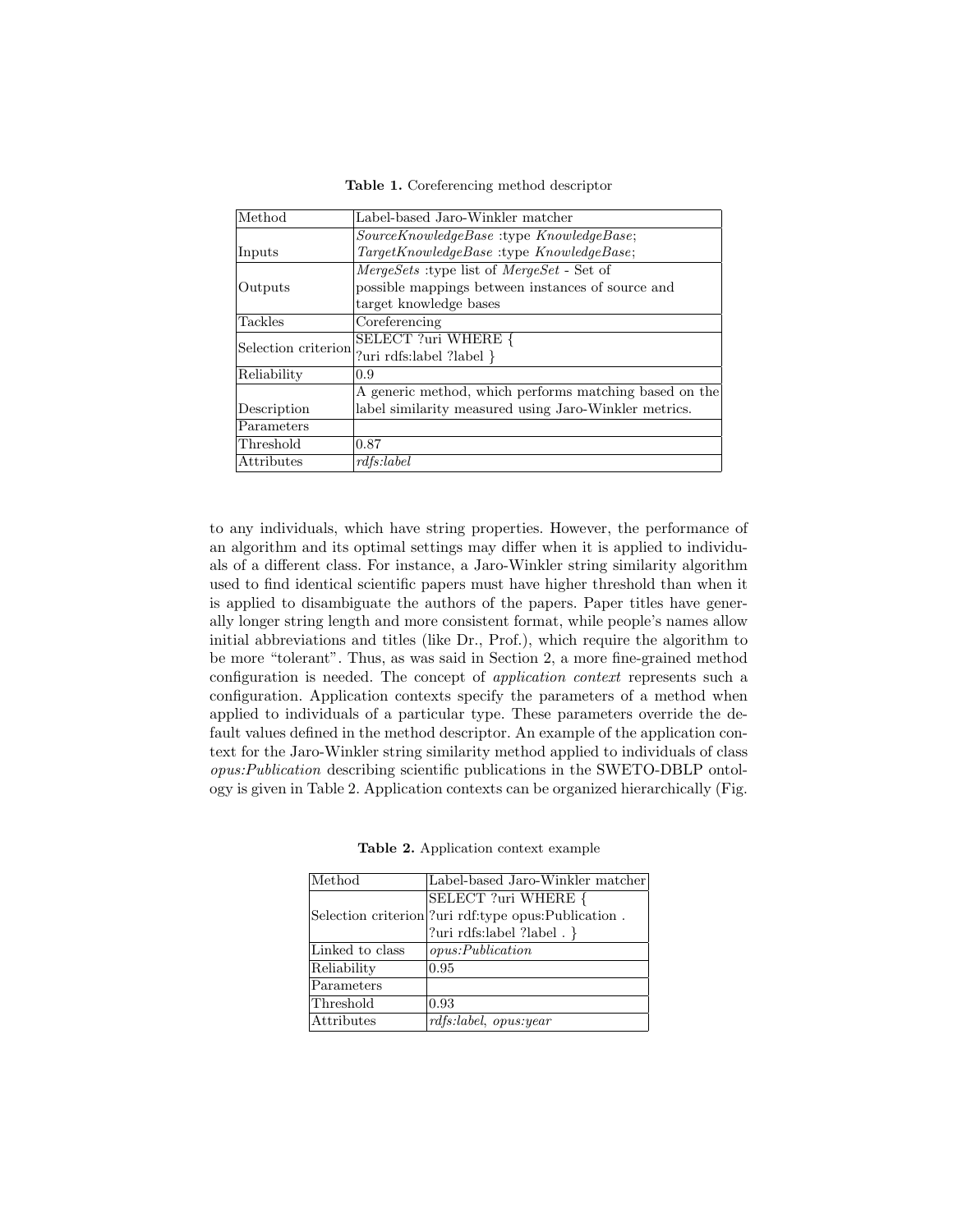1) following the taxonomy defined by the domain ontology. Thus, there can be, for instance, a specific configuration for journal articles, which use more specific features then the generic publication coreferencing. By default each application context corresponds to one class in the ontology. Context-dependent method con-



Fig. 1. Method selection using hierarchical application contexts.

figuration requires optimal parameters to be assigned. Assigning them manually is a task requiring significant user effort especially in cases when the domain ontology contains individuals of many different classes. A common way to assign the optimal parameters is to employ machine learning. In the next subsection we discuss how the class hierarchy defined by the domain ontology can be used to enhance the learning procedure.

#### 3.2 Using class hierarchy to learn optimal method parameters

Machine learning can be used to generate optimal parameters for a method applied to a specific class of individuals and estimate its reliability. But in order to train a method to match individuals of a certain class we need sufficient training examples. Obtaining these for each ontological class is often not feasible. Ontological schemata can be exploited in two ways to manage a limited set of training data and assist the learning mechanism:

- Training instances belonging to different subclasses of the same superclass can be combined together.
- Training instances belonging to a subclass can be used to learn a generic decision model for its superclass.

Let's assume that in the ontology we have a class C and its subclasses  $C_1...C_n$ and for each class we have a set of known individuals  $D_i$ . For subsets of these individuals  $T_i \subseteq D_i$  we also know the correct identity relations. Pairs of these individuals constitute the training set  $S_i$  where pairs of coreferent individuals serve as positive examples and pairs of non-coreferent individuals constitute negative examples. Let  $f_i$  represent a set of potentially relevant attributes for each class  $C_i$  (e.g., this may include all properties within a range n). Now,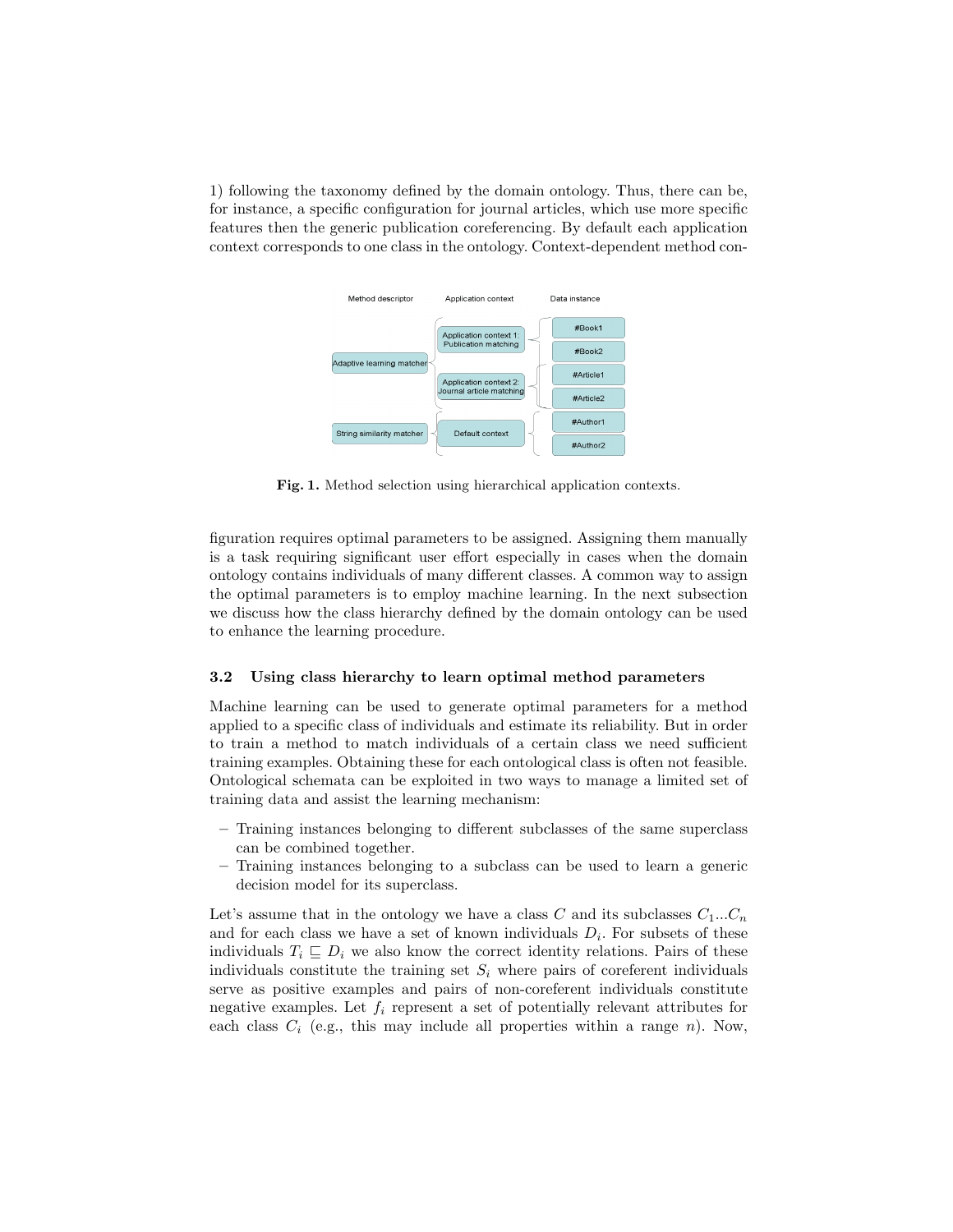suppose, we only have training instances for a subset of classes  $C_1...C_n$ , i.e.,  $|S_i| > 0$  where  $i \leq m < n$  and  $|S_i| = 0$  where  $i > m$ . The learning algorithm takes as input a set of training examples  $S$  and relevant attributes  $f$  and produces a decision model  $h: (x, y) \to P(x \equiv y)$ . During the configuration phase we train the learning algorithm to produce  $m+1$  decision models: for each  $C_i$  where  $i < m$ and the superclass  $C$ . The learning algorithm for the superclass  $C$  will take as input the union of all training sets  $S = \bigcup_{i=1}^{m} S_i$ . The set of relevant features will only contain the features of the class  $C: f = \bigcap_{i=1}^{n} f_i$ . Then the accuracy of each learned model is evaluated on a set of test examples. The algorithm is included into the library of matching methods and each learned model is described as a separate application context. The reliability of the algorithm in each context is assigned according to the achieved accuracy on the test set. If the accuracy achieved for the model trained for the exact subclass  $C_i$  is less than for the superclass  $C$  then such a model will not be chosen.

#### 3.3 Method invocation and handling results

After the system has selected applicable methods and has picked the best known configuration parameters for them it proceeds with method invocation. All methods from the selected set are invoked in sequence and their results, structured according to the fusion ontology, are added to the source KB. In cases when the results of methods conflict with each other, only the results produced by the most reliable method are retained. An object representing the result of a method preserves a reference to the method descriptor. Thus, the reliability of the method's output is considered the same as the reliability of the method itself in the context, in which it was invoked. Then the source KB together with the accumulated intermediate information is passed to the next stage.

#### 4 Evaluation

In order to test the system we used the following datasets from the domain of scientific publications:

- AKT EPrints archive<sup>1</sup>. This dataset contains information about papers produced within the AKT research project.
- $-$  Rexa dataset<sup>2</sup>. The dataset extracted from the Rexa search server, which was constructed in the University of Massachusets using automatic IE algorithms.
- SWETO DBLP dataset<sup>3</sup>. This is a publicly available dataset listing publications from the computer science domain.

The SWETO-DBLP dataset was originally represented in RDF. The two other datasets were extracted from the HTML sources using specially constructed wrappers and structured according to the SWETO-DBLP ontology (Fig. 3). We performed experiments with the following matching algorithms:

 $^{\rm 1}$ http://eprints.aktors.org/

 $^2$  http://www.rexa.info/

<sup>3</sup> http://lsdis.cs.uga.edu/projects/semdis/swetodblp/august2007/opus august2007.rdf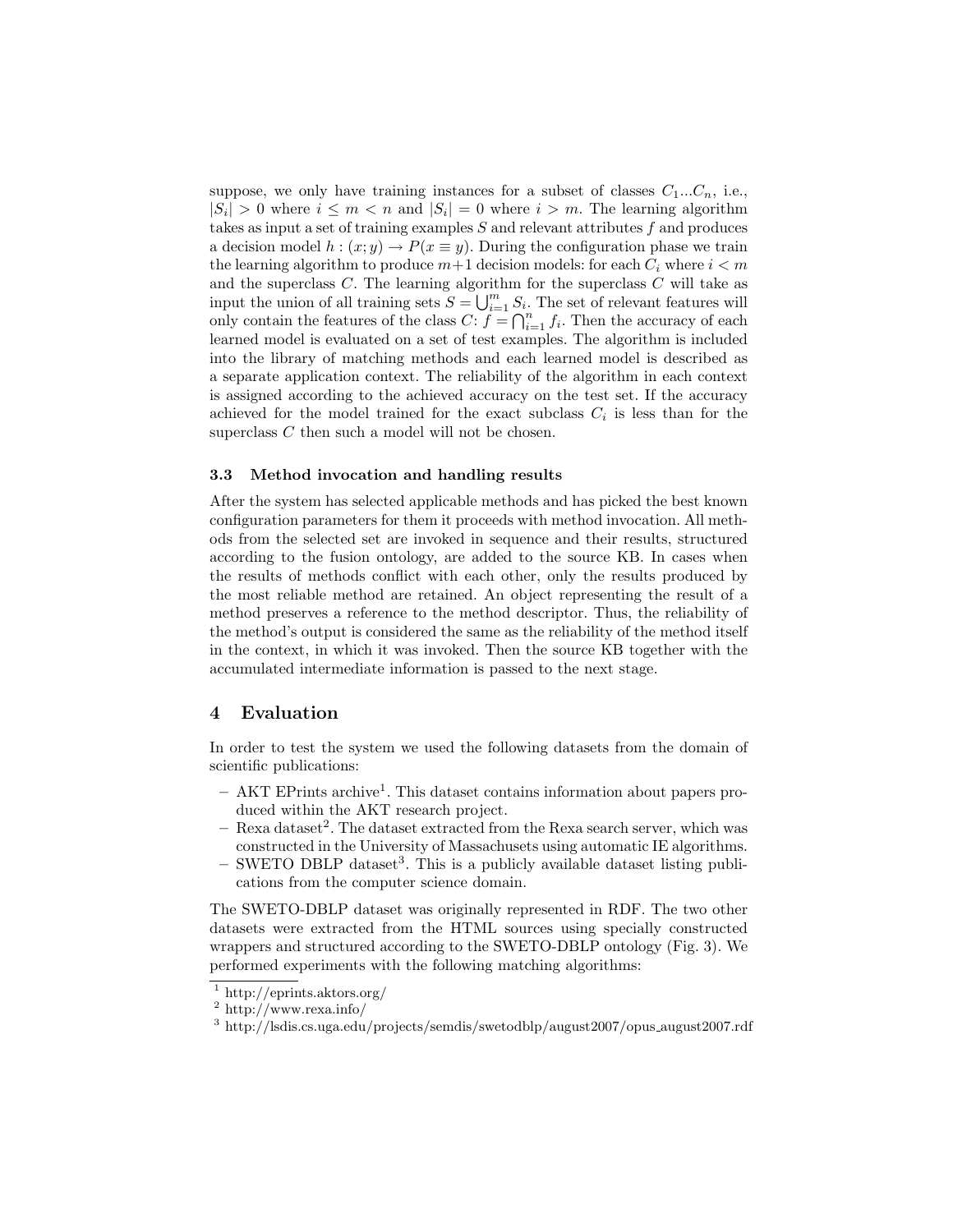

Fig. 2. Class hierarchy in the SWETO-DBLP ontology

- Jaro-Winkler metrics directly applied to the label.
- L2 Jaro-Winkler applied to the label.
- Average L2 Jaro-Winkler over the properties of the class Publication.
- Average L2 Jaro-Winkler over all available properties.
- Adaptive learning clustering algorithm employing TF-IDF and N-gram metrics [8].

The Jaro-Winkler algorithm was used as a representative of string matching algorithms (it outperformed Levenshtein on our dataset during the preliminary tests). L2 Jaro-Winkler is a mixture of string similarity and set similarity measures: it tokenizes both compared values, then each pair of tokens is compared using the standard Jaro-Winkler algorithm and the maximal total score is selected. It is able to work in cases when the order of words in a multi-word string value is not important for establishing their identity (e.g., "Enrico Motta" and "Motta, Enrico"). The set of relevant attributes included all immediate datatype property values. We assumed that the algorithms did not have any domain-specific knowledge, so such common techniques as analyzing co-authors to disambiguate a person were not used. The links between papers and authors also were not exploited because of this. First, we trained each algorithm to recognize matching individuals of each immediate class (Person, Article and Article<sub>in-Proceedings)</sub>. Then, we combined the individuals of classes *Article* and *Article in Proceedings* and performed the tests for their superclass Publication (only the properties common for the superclass were used in this case). The results of our tests are given in the Table 3. As a performance metric we used the commonly employed F1 measure, which combines precision and recall. Standard deviation of this measure obtained after 5 tests  $(\sigma)$  is given to indicate the robustness of the algorithm in each case. The results indicate that a decision model over the combined dataset (Publication) was usually more robust considering the standard deviation in comparison with classes with few training instances  $(Aritic)$ , although the performance was sometimes lower due to spurious mappings between instances belonging to different classes (for the clustering method). The later problem, however, is handled at the inconsistency resolution stage.

However, there are also important factors, which limit the possibility for the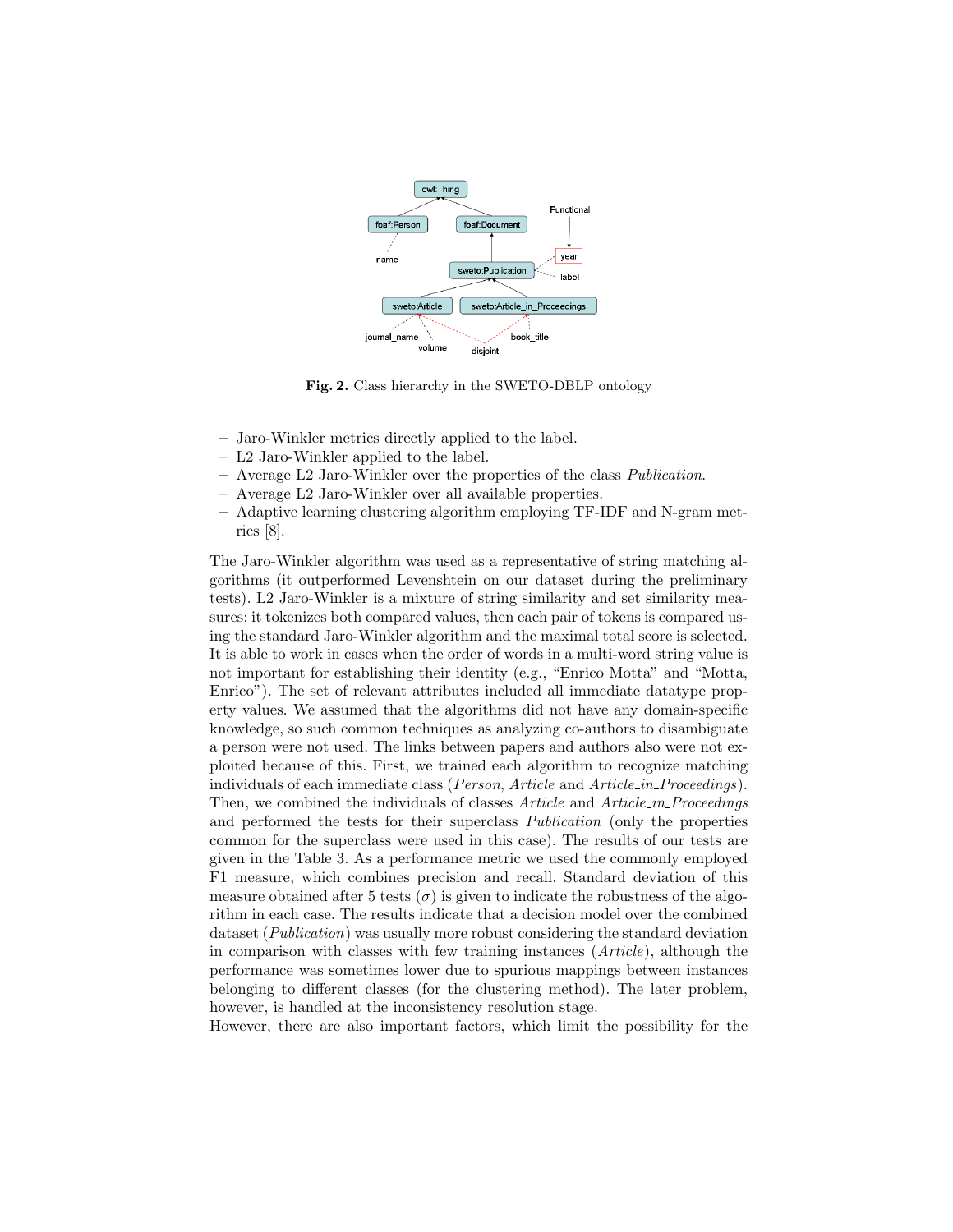| <b>Datasets</b>                                     |               | Article             |    | Article_in_Proceedings Publication Person |           |                |           |            |  |
|-----------------------------------------------------|---------------|---------------------|----|-------------------------------------------|-----------|----------------|-----------|------------|--|
|                                                     | F1            | $\sigma$            | F1 | $\sigma$                                  | F1        | $\sigma$       | F1        | $\sigma$   |  |
| AKT/Rexa                                            |               |                     |    |                                           |           |                |           |            |  |
| Direct Jaro-Winkler (label)                         |               | 0.92 0.09 0.85 0.03 |    |                                           |           | 0.87 0.01      | 0.29 0.01 |            |  |
| L2 Jaro-Winkler (label)                             |               | 0.89 0.07 0.9       |    | 0.01                                      | 0.9       | 0.01           | 0.84 0.01 |            |  |
| $L2$ Jaro-Winkler (label+year)                      | $ 0.9\rangle$ | 0.06 0.92 0.02      |    |                                           |           | 0.93 0.03      |           |            |  |
| $L2$ Jaro-Winkler (all)                             |               | 0.48 0.11 0.74 0.03 |    |                                           |           |                |           |            |  |
| Clustering                                          |               |                     |    | 0.69 0.39 0.85 0.043                      |           | 0.82 0.045     |           |            |  |
| $A\overline{KT/DBLP}$                               |               |                     |    |                                           |           |                |           |            |  |
| Direct Jaro-Winkler (label)                         |               | 0.87 0.05 0.94 0.01 |    |                                           |           | 0.93 0.02      |           | 0.10 0.004 |  |
| L2 Jaro-Winkler (label)                             | 0.66 0.1      |                     |    | 0.52 0.03                                 |           | 0.55 0.01      | 0.63 0.03 |            |  |
| L2 Jaro-Winkler (label+year) $ 0.88 0.07 0.88 0.01$ |               |                     |    |                                           |           | 0.89 0.02      |           |            |  |
| $L2$ Jaro-Winkler (all)                             |               | 0.24 0.06 0.54 0.03 |    |                                           |           |                |           |            |  |
| Clustering                                          |               | 0.75 0.16 0.9       |    | $ 0.03\rangle$                            |           | 0.83 0.09      |           |            |  |
| Rexa/DBLP                                           |               |                     |    |                                           |           |                |           |            |  |
| Direct Jaro-Winkler (label)                         |               | 0.04 0.91 0.01      |    |                                           | 0.92 0.01 |                |           | 0.90 0.003 |  |
| L2 Jaro-Winkler (label)<br>0.7                      |               | 0.03 0.7            |    | 0.01                                      | 0.7       | $ 0.01\rangle$ |           | 0.72 0.004 |  |
| L2 Jaro-Winkler (label+year) $ 0.93 0.02 0.88 0.05$ |               |                     |    |                                           | 0.89 0.01 |                |           |            |  |
| $L2$ Jaro-Winkler (all)                             |               | 0.89 0.02 0.89 0.02 |    |                                           |           |                |           |            |  |
| Clustering                                          |               | 0.86 0.04 0.89 0.01 |    |                                           |           | 0.89 0.03      |           |            |  |

Table 3. Test results: coreferencing.

methods' reuse. First, in order to reuse coreferencing methods between classes linked into a hierarchy we have to assume that the properties significant for identifying the objects are inherited. While this is a common pattern, which holds in our scenario, it may not be the case in some ontologies. Second, differences between property values' formats in different datasets can limit the reuse of the method. For instance, a pair of labels "Sleeman, Derek" in EPrints and "Derek Sleeman" in DBLP could not be caught by the direct Jaro-Winkler algorithm, which was the best for the pair Rexa/DBLP.

#### 5 Conclusion and future work

In this paper we have presented the architecture KnoFuss aimed at performing data-level fusion of OWL knowledge bases. We consider the method selection mechanism, which allows the system to pick and configure individual methods considering the class hierarchy, as the main contribution described in the paper. We have implemented the architecture described in the paper and performed initial tests using datasets from the publications domain.

There are several directions we consider important for future work. First, the current version of the system operates under the assumption that the knowledge bases to be integrated are structured according to the same ontology. In order to be used in a multi-ontology environment the architecture must be able to incorporate the results produced by ontology matching algorithms. Another issue concerns the coreferencing method selection, which at the moment is primarily